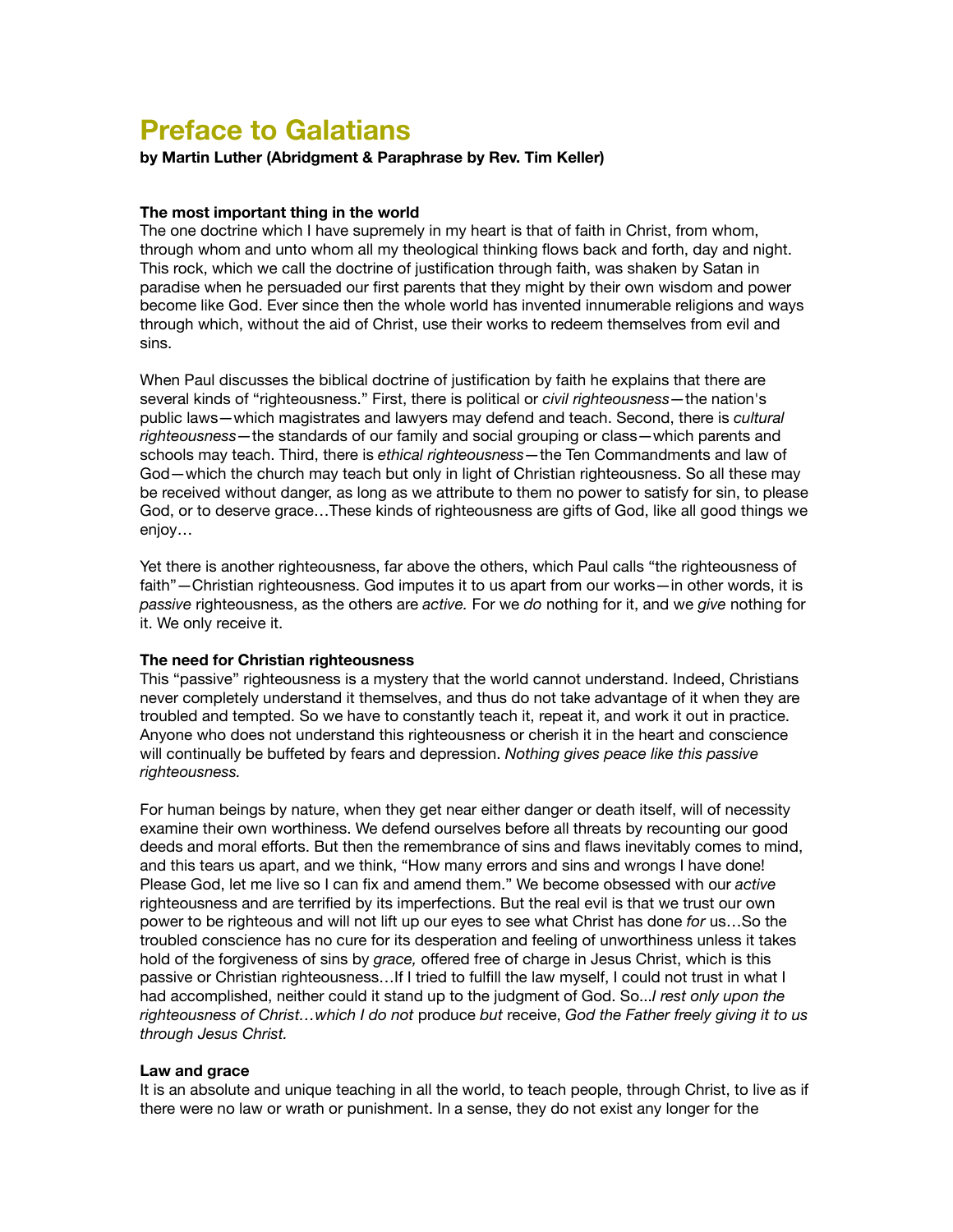Christian, but only total grace and mercy for Christ's sake. Once you are in Christ, the law is the greatest guide for your life, but until you have Christian righteousness, all the law can do is to show you how sinful and condemned you are. In fact, to those outside of Christian righteousness, the law needs to be expounded in all its force. Why? So that people who think they have power to be righteous before God will be humbled by the law and understand they are sinners.

Therefore we must be careful to use the law appropriately. If we used the law in order to be accepted by God through obedience, then Christian righteousness becomes mixed up with earned/moral righteousness in our minds. If we try to earn our righteousness by *doing* many good deeds, we actually do nothing. We neither please God through our works-righteousness *nor* do we honor the purpose for which the law was given. But if we first receive Christian righteousness, then we can use the law, not for our salvation, but for his honor and glory, and to lovingly show our gratitude.

So then, have we nothing to do to obtain this righteousness? No, *nothing at all!* For this righteousness comes by doing nothing, hearing nothing, knowing nothing, but rather in knowing and believing this only—that Christ has gone to the right hand of the Father, not to become our judge, but to become *for* us our wisdom, our righteousness, our holiness, our salvation! Now God sees no sin in us, for in this heavenly righteousness sin has no place. So now we may certainly think, "Although I still sin, I don't despair, because Christ lives, who is both my righteousness and my eternal life." In that righteousness I have no sin, no fear, no guilty conscience, no fear of death. I am indeed a sinner in this life of mine and in my own righteousness, but I have another life, another righteousness above this life, which is in Christ, the Son of God, who knows no sin or death, but is eternal righteousness and eternal life.

## **Living the Gospel**

While we live here on earth, we will be accused, exercised with temptations, oppressed with heaviness and sorrow, and bruised by the law with its demands of active righteousness. Because of this, Paul sets out in this letter of Galatians to teach us, to comfort us, and to keep us constantly aware of this Christian righteousness. For if the truth of being *justified by Christ alone* (not by our works) is lost, then all Christian truths are lost. For there is no middle ground between Christian righteousness and works-righteousness. There is no other alternative to Christian righteousness *but* works-righteousness; if you do not build your confidence on the work of Christ, you must build your confidence on your own work. On this truth and *only* on this truth the church is built and has its being.

*This distinction is easy to utter in words, but in use and experience it is very hard.* So I challenge you to exercise yourselves continually in these matters through study, reading, meditation on the Word and prayer, so that in the time of trial you will be able to both *inform* and *comfort* both your consciences and others, to bring them from law to grace, from active/works-righteousness to passive/Christ's righteousness. In times of struggle, the devil will seek to terrify us by using against us our past record and the wrath and law of God. So if we cannot see the differences between the two kinds of righteousness, and if we do not take hold of Christ by faith, sitting at the right hand of God (Heb 7:25) and pleading our case as sinners to the Father, then we are under the law, not under grace. Christ is no savior, but a lawgiver, and no longer our salvation, but an eternal despair.

So learn to "speak the Gospel" to one's heart. For example, when the law creeps into your conscience, learn to be a cunning logician—learn to use arguments of the Gospel against it. Say:

O law! You would climb up into the kingdom of my conscience, and there reign and condemn me for sin, and would take from me the joy of my heart which I have by faith in